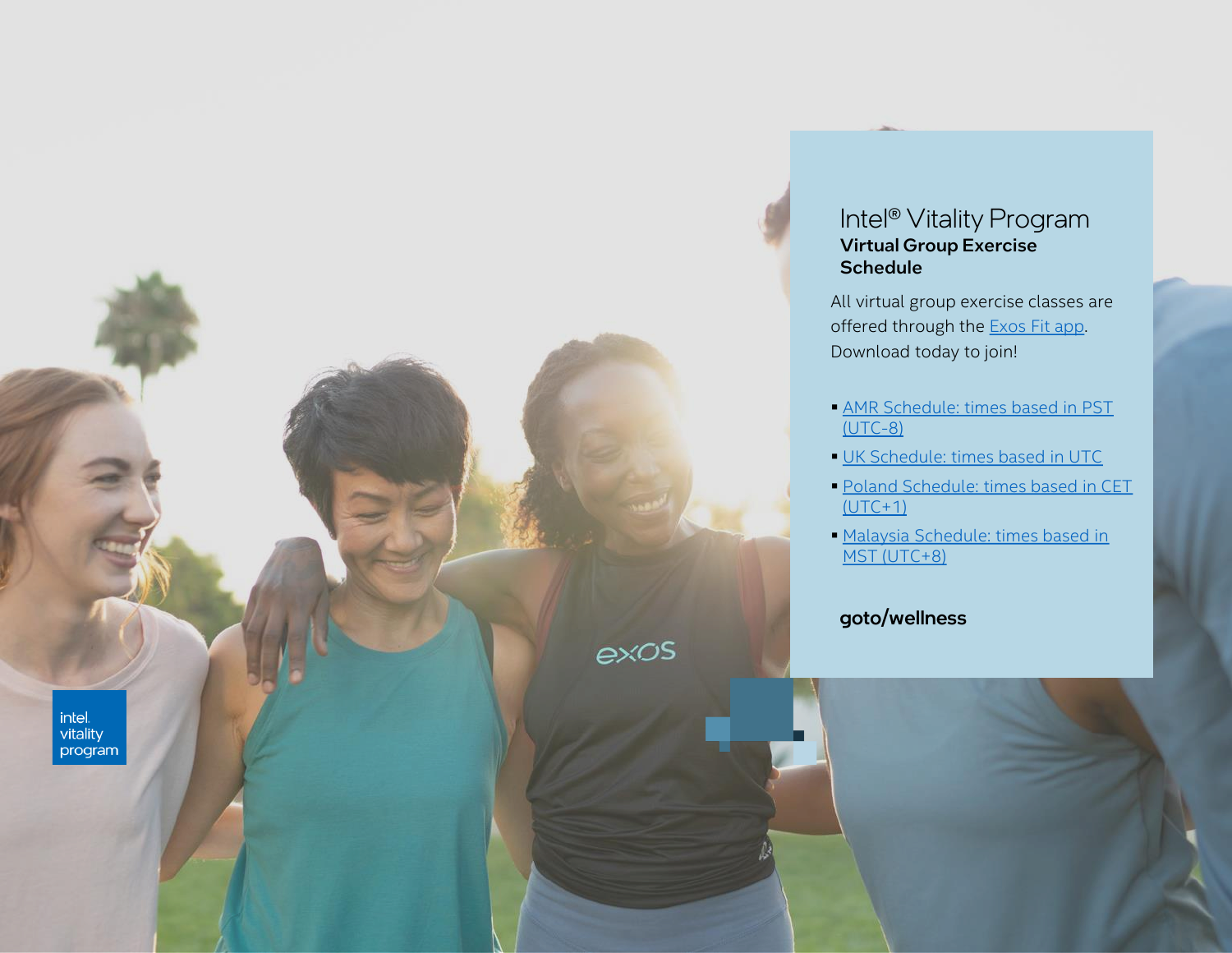Intel AMR

<span id="page-1-0"></span>intel.<br>vitality program

# February Virtual Group Exercise Schedule

| <b>Time</b><br><b>PST</b> | <b>MONDAY</b>                                                    | <b>TUESDAY</b>                                         | <b>WEDNESDAY</b>                                                             | <b>THURSDAY</b>                                          | <b>FRIDAY</b>                                                                                      |  |
|---------------------------|------------------------------------------------------------------|--------------------------------------------------------|------------------------------------------------------------------------------|----------------------------------------------------------|----------------------------------------------------------------------------------------------------|--|
| <b>Moring</b>             | Total Body Challenge - Lauren<br>$(5:05-5:55am)$                 |                                                        | Total Body Challenge - Lauren<br>$(5.05 - 5.55)$ am)                         |                                                          | Total Body Challenge - Lauren<br>$(5.05 - 5.55am)$                                                 |  |
|                           |                                                                  | IVP Winter Relay - Team Lauren<br>$(6:05-6:55am)$<br>奖 |                                                                              | IVP Winter Relay - Team Lauren<br>$(6:05 - 6:55am)$<br>袋 | IVP Winter Relay - Team Lauren<br>$(2/4$ and $2/11$ only)<br>$(6:05-6:55am)$<br>类<br>Click to Join |  |
|                           |                                                                  |                                                        |                                                                              |                                                          |                                                                                                    |  |
|                           | 10 Minute Recharge Lauren (10:00-10:10am)                        |                                                        |                                                                              |                                                          |                                                                                                    |  |
|                           | Total Body Challenge - Brittni<br>$(11:05-11:55am)$              | Metabolic Challenge - Jess<br>$(11:05-11:55am)$        | Total Body Challenge - Brittni<br>$(11:05-11:55am)$                          | Metabolic Challenge - Jess<br>$(11:05-11:55am)$          | Total Body Challenge - Brittni<br>$(11:05-11:55am)$                                                |  |
|                           | Yogalates - Duana<br>$(11:15-12:00 \text{pm})$                   | Yoga - Jennifer<br>$(11:15-12:00 \text{pm})$           |                                                                              |                                                          | Yoga - Jennifer<br>$(11:15-12:00 \text{pm})$                                                       |  |
| <b>Noon</b>               | IVP Winter Relay - Team Alex<br>$(12:05 - 12:55 \text{pm})$<br>烾 | Bootcamp - Colette<br>$(12:05-1:00 \text{pm})$         | IVP Winter Relay - Team Alex<br>$(12:05 - 12:55 \text{pm})$<br>丝             | Bootcamp - Colette<br>$(12:05-1:00 \text{pm})$           | IVP Winter Relay - Team Alex<br>$(12:05 - 12:55 \text{pm})$<br>奖                                   |  |
|                           | PiYo - Colette<br>$(12:05-1:00 \text{pm})$                       |                                                        | Yoga - Nasim<br>PiYo - Colette<br>(12:15-<br>$(12:05-1:00pm)$<br>$12:55$ pm) |                                                          | Pilates - Nichole<br>$(12:15-1:00 \text{pm})$                                                      |  |
|                           |                                                                  |                                                        |                                                                              |                                                          |                                                                                                    |  |
|                           |                                                                  |                                                        |                                                                              |                                                          |                                                                                                    |  |
|                           |                                                                  | Metabolic Challenge - Nichole<br>$(3:05-3:55pm)$       |                                                                              | Metabolic Challenge - Nichole<br>$(3:05-3:55p)$          |                                                                                                    |  |
|                           | IVP Winter Relay - Team Clint<br>$(4.05 - 4.55pm)$<br>些          |                                                        | IVP Winter Relay - Team Clint<br>$(4.05 - 4.55pm)$<br>登                      |                                                          | IVP Winter Relay - Team Clint<br>$(4.05 - 4.55pm)$<br>癸                                            |  |
| <b>Evening</b>            | Pilates - Kim<br>$(4:15-5:00 \text{pm})$                         | Yoga - Kari<br>$(4:15 - 5:00 \text{pm})$               | Pilates - Kim<br>$(4:15-5:00 \text{pm})$                                     | Yoga - Kari<br>$(4:15 - 5:00 \text{pm})$                 |                                                                                                    |  |
|                           | Zumba <sup>®</sup> - Gillian<br>$(5:15-6:00pm)$                  |                                                        | Zumba <sup>®</sup> - Gillian<br>$(5:15-6:00 \text{pm})$                      |                                                          | Zumba <sup>®</sup> - Gillian<br>$(5:15-6:00 \text{pm})$                                            |  |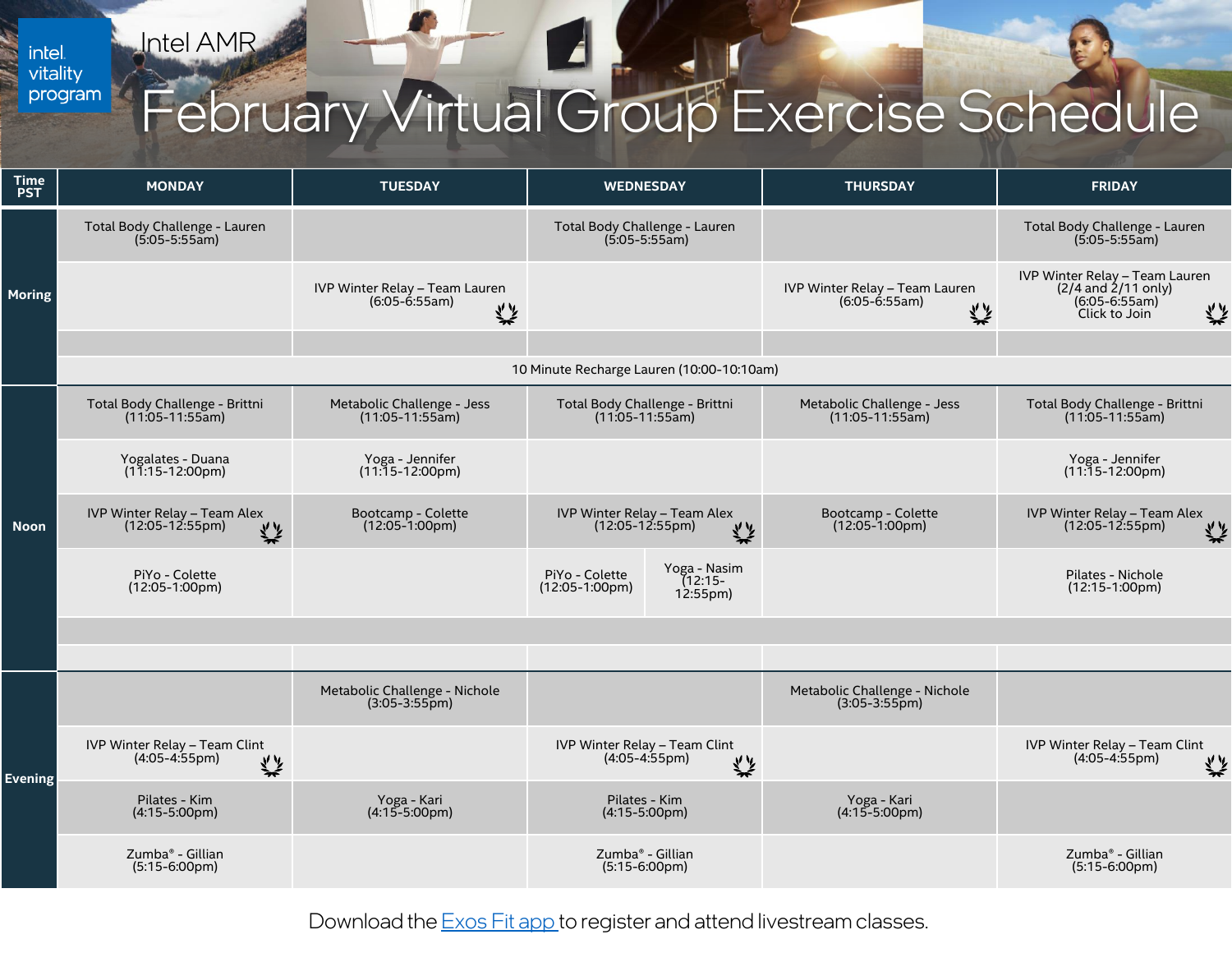<span id="page-2-0"></span>intel.<br>vitality program Intel UK

## February Virtual Group Exercise Schedule

| <b>Time</b><br><b>UTC</b> | <b>MONDAY</b>                                       | <b>TUESDAY</b>                                           | <b>WEDNESDAY</b>                                       | <b>THURSDAY</b>                                        | <b>FRIDAY</b>                                          |  |  |
|---------------------------|-----------------------------------------------------|----------------------------------------------------------|--------------------------------------------------------|--------------------------------------------------------|--------------------------------------------------------|--|--|
| <b>Morning</b>            | Bodyweight Conditioning - Calum<br>(9:30am-10:00am) | Total Body Challenge - Calum<br>(9:30am-10:00am)         | Bodyweight Conditioning -<br>Calum<br>(9:30am-10:00am) | Total Body Challenge - Calum<br>(9:30am-10:00am)       | Bodyweight Conditioning - Calum<br>(9:30am-10:00am)    |  |  |
|                           | 10 minute Recharge - Calum 10:00am-10:10am          |                                                          |                                                        |                                                        |                                                        |  |  |
|                           |                                                     |                                                          |                                                        |                                                        |                                                        |  |  |
| <b>Noon</b>               | Total Body Challenge - Calum<br>$(11am-11:30am)$    | HIIT Training - Calum<br>$(11am-11:30am)$                | Total Body Challenge - Calum<br>$(11am-11:30am)$       | HIIT Training - Calum<br>$(11am-11:30am)$              | Total Body Challenge - Calum<br>$(11am-11:30am)$       |  |  |
|                           | Pilates - Natalie<br>$(12pm - 1pm)$                 | Clubbercise - Emma<br>$(12pm-12:45pm)$                   | Bodyweight Training - Ben<br>$(12pm - 12:45pm)$        | Clubbercise - Emma<br>(12pm-12:45pm)                   | Pilates - Natalie<br>$(12pm - 1pm)$                    |  |  |
|                           |                                                     | IVP Winter Relay - Team Lauren<br>$(2:05 - 2:55pm)$<br>袋 |                                                        | IVP Winter Relay - Team Lauren<br>$(2:05-2:55pm)$<br>袋 | IVP Winter Relay - Team Lauren<br>$(2:05-2:55pm)$<br>类 |  |  |
| <b>Evening</b>            |                                                     |                                                          |                                                        |                                                        |                                                        |  |  |
|                           |                                                     | Total Body Challenge - Calum<br>$(4:10pm-4:40pm)$        |                                                        | Total Body Challenge - Calum<br>$(4:10pm-4:40pm)$      |                                                        |  |  |
|                           | HIIT Training - Calum<br>$(5pm-5:30pm)$             |                                                          | HIIT Training - Calum<br>$(5pm-5:30pm)$                |                                                        |                                                        |  |  |
|                           |                                                     | Yoga - Bonny<br>$(5:30pm-6:00pm)$                        |                                                        | Restorative Yoga - Bonny<br>$(5:30pm-6:00pm)$          |                                                        |  |  |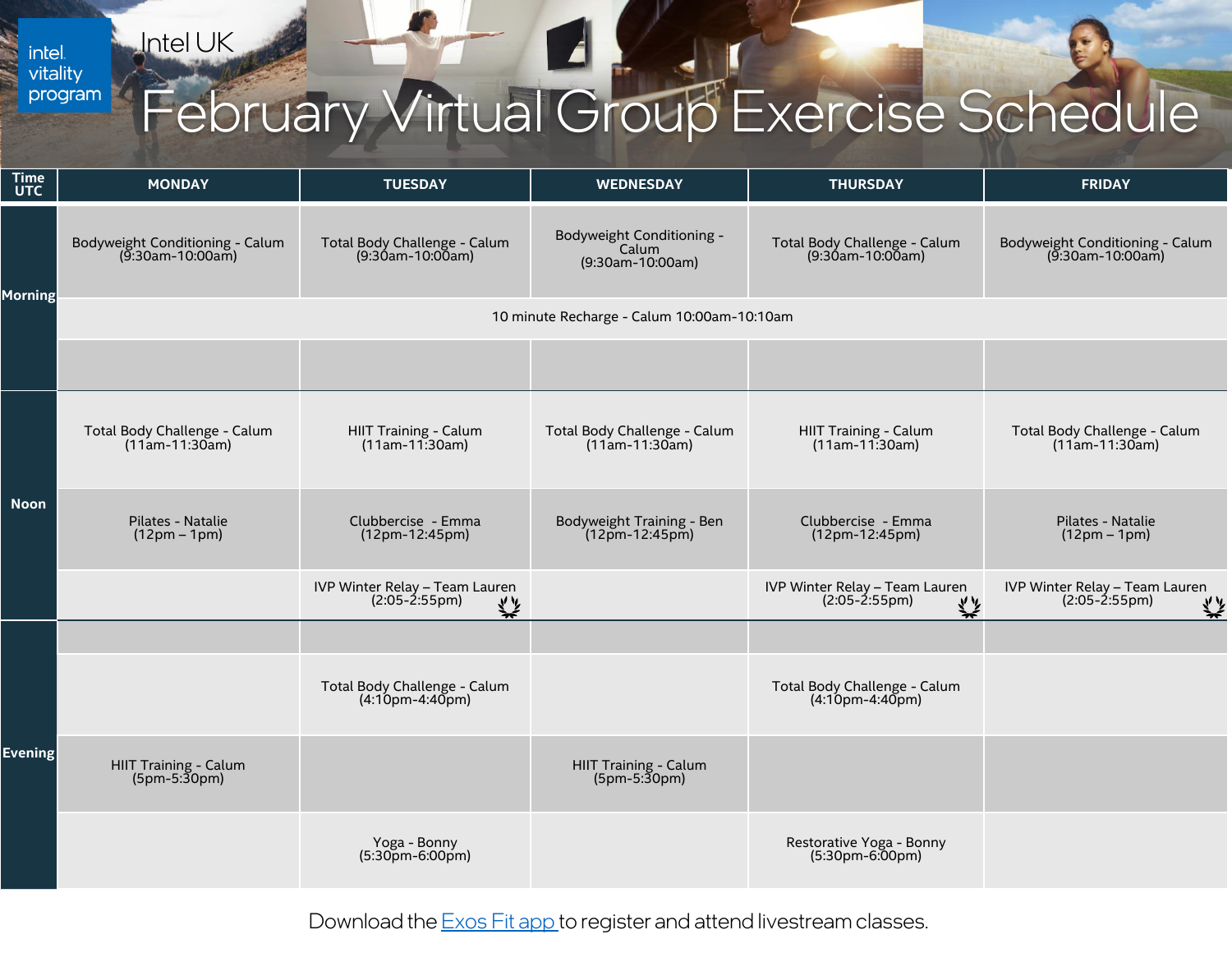Intel Poland

<span id="page-3-0"></span>intel.<br>vitality program

# February Virtual Group Exercise Schedule

| <b>Time</b><br><b>CET</b>         | <b>MONDAY</b>                                 | <b>TUESDAY</b>                                         | <b>WEDNESDAY</b>                                                   | <b>THURSDAY</b>                                               | <b>FRIDAY</b>                                          |
|-----------------------------------|-----------------------------------------------|--------------------------------------------------------|--------------------------------------------------------------------|---------------------------------------------------------------|--------------------------------------------------------|
| <b>Mornin</b><br>$\boldsymbol{g}$ | Morning Movement (25 min)<br>(8:00am-8:25am)  | Morning Movement (25 min)<br>$(8.00am - 8.25am)$       | Morning Movement (25 min)<br>$(8.00am - 8.25am)$                   | Morning Movement (25 min)<br>$(8.00am - 8.25am)$              | Morning Movement (25 min)<br>$(8.00am - 8.25am)$       |
|                                   | Core Training (25 min)<br>$(8:30am-8:55am)$   |                                                        | Core Training (25 min)<br>$(8:30am-8:55am)$                        |                                                               | Core Training (25 min)<br>$(8:30am-8:55am)$            |
|                                   |                                               |                                                        |                                                                    |                                                               |                                                        |
|                                   | HIIT Training (25 min)<br>$(9:30am - 9:55am)$ | HIIT Training (25 min)<br>$(9:30am - 9:55am)$          | HIIT Training (25 min)<br>$(9:30am - 9:55am)$                      | HIIT Training (25 min)<br>$(9:30am - 9:55am)$                 | HIIT Training (25 min)<br>$(9:30am - 9:55am)$          |
|                                   |                                               |                                                        |                                                                    |                                                               |                                                        |
| <b>Noon</b>                       |                                               |                                                        |                                                                    |                                                               |                                                        |
|                                   |                                               | ** All classes taught in Polish**                      |                                                                    | Yoga - Filip<br>$(12:05 \,\mathrm{pm} - 12:50 \,\mathrm{pm})$ |                                                        |
|                                   |                                               |                                                        |                                                                    |                                                               |                                                        |
| <b>Evening</b>                    |                                               | IVP Winter Relay - Team Lauren<br>$(3:05-3:55pm)$<br>奖 |                                                                    | IVP Winter Relay - Team Lauren<br>$(3:05-3:55pm)$<br>奖        | IVP Winter Relay - Team Lauren<br>$(3:05-3:55pm)$<br>奖 |
|                                   | Total Body Challenge<br>(4:10pm - 4:55pm)     | <b>Bodyweight Conditioning</b><br>$(4.10pm - 4.55pm)$  | <b>Total Body Challenge</b><br>$(4.10 \text{pm} - 4.55 \text{pm})$ | <b>Bodyweight Conditioning</b><br>$(4.10pm - 4.55pm)$         |                                                        |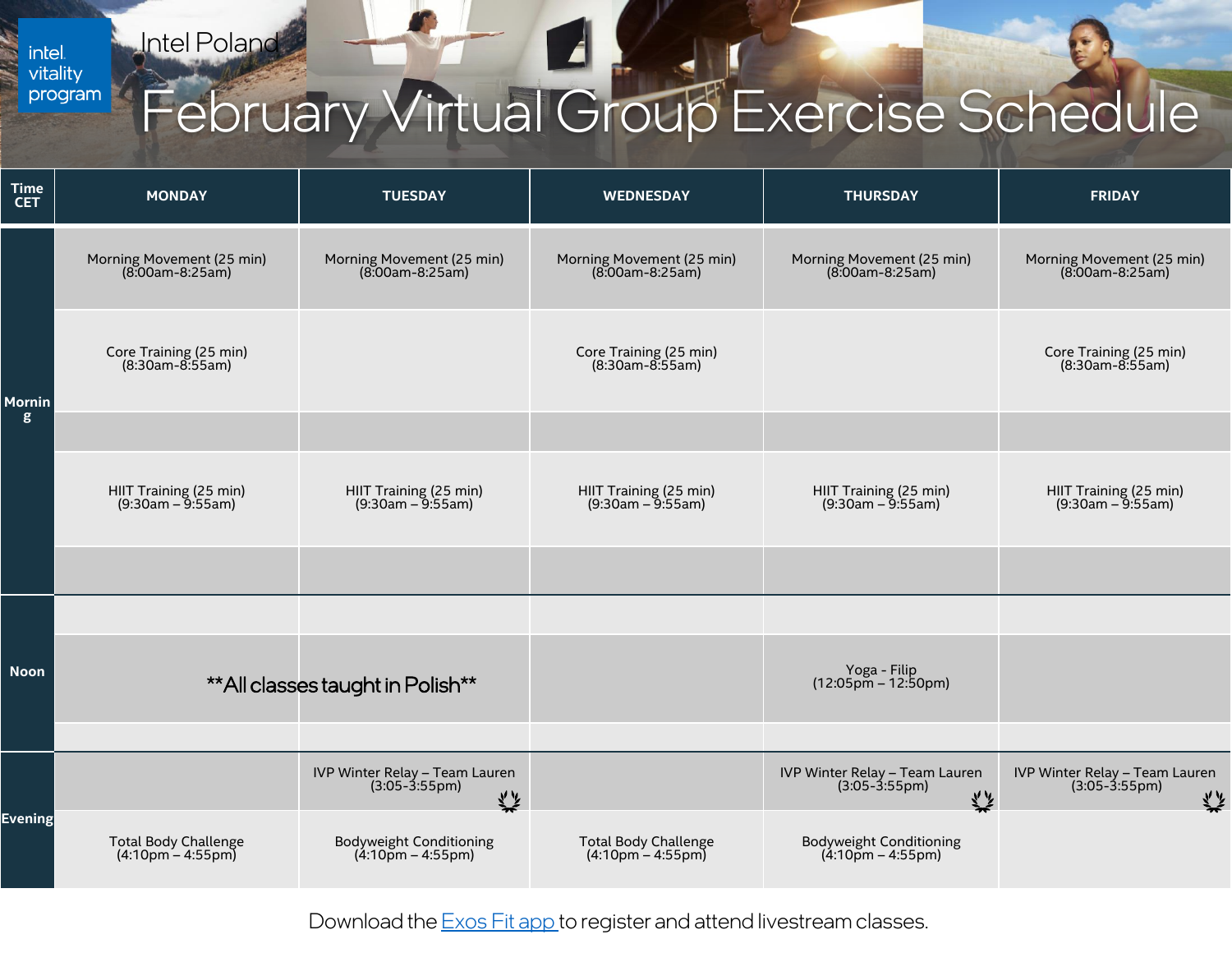**Intel Malaysia** 

<span id="page-4-0"></span>intel.<br>vitality program

## February Virtual Group Exercise Schedule

| <b>Time</b><br><b>MYT</b> | <b>MONDAY</b>                                                    | <b>TUESDAY</b>                                     | <b>WEDNESDAY</b>                                       | <b>THURSDAY</b>                                      | <b>FRIDAY</b>                                           |  |
|---------------------------|------------------------------------------------------------------|----------------------------------------------------|--------------------------------------------------------|------------------------------------------------------|---------------------------------------------------------|--|
| Morning                   |                                                                  | Metabolic Challenge - Nichole<br>(7:05am-7:50am)   |                                                        | Metabolic Challenge - Nichole<br>$(7:05am - 7:50am)$ |                                                         |  |
|                           | IVP Winter Relay - Team Clint<br>$(8:05am-8:50am)$<br>ぐと         |                                                    | IVP Winter Relay - Team Clint<br>(8:05am-8:50am)<br>くと |                                                      | IVP Winter Relay - Team Clint<br>$(8:05am-8:50am)$<br>类 |  |
|                           |                                                                  |                                                    |                                                        |                                                      |                                                         |  |
| <b>Noon</b>               | 10 minute Quick Refresh - Lem 11:00am - 11:10am                  |                                                    |                                                        |                                                      |                                                         |  |
|                           | Bodyweight Conditioning - Lem<br>$(11:15am - 11:50am)$           | Bodyweight Strength - Lem<br>$(11:15am - 11:50am)$ | Bodyweight Conditioning - Lem<br>$(11:15am - 11:50am)$ | Bodyweight Strength - Lem<br>$(11.15am - 11.50am)$   | Bodyweight Conditioning - Lem<br>$(11:15am - 11:50am)$  |  |
|                           | Bodyweight Strength - Hanael<br>(12:05pm-12:50pm)                | Bodyweight Strength - Josh<br>$(12:05$ pm-12:50pm) | Bodyweight Strength - Hanael<br>(12:05pm-12:50pm)      | Bodyweight Strength - Josh<br>$(12:05$ pm-12:50pm)   | Bodyweight Strength - Hanael<br>(12:05pm-12:50pm)       |  |
|                           |                                                                  |                                                    |                                                        |                                                      |                                                         |  |
| <b>Evening</b>            | 10 min Quick Refresh (10 min) - Lem (4:00pm - 4:10pm)            |                                                    |                                                        |                                                      |                                                         |  |
|                           | Bodyweight Strength - Lem<br>$(4:15 \text{pm} - 4:50 \text{am})$ | Yoga - Angeline<br>$(4:10)$ pm – 4:50am)           | Bodyweight Strength - Lem<br>$(4:15$ pm – 4:50am)      | Yoga - Angeline<br>$(4:10)$ pm – 4:50am)             | Bodyweight Strength - Lem<br>$(4:15$ pm – 4:50am)       |  |
|                           | Bodyweight Conditioning - Calum<br>$(5:30pm-6pm)$                | Total Body Challenge - Calum<br>$(5:30pm-6pm)$     | Bodyweight Conditioning - Calum<br>$(5:30pm-6pm)$      | Total Body Challenge - Calum<br>$(5.30pm-6pm)$       | Bodyweight Conditioning - Calum<br>$(5:30pm-6pm)$       |  |